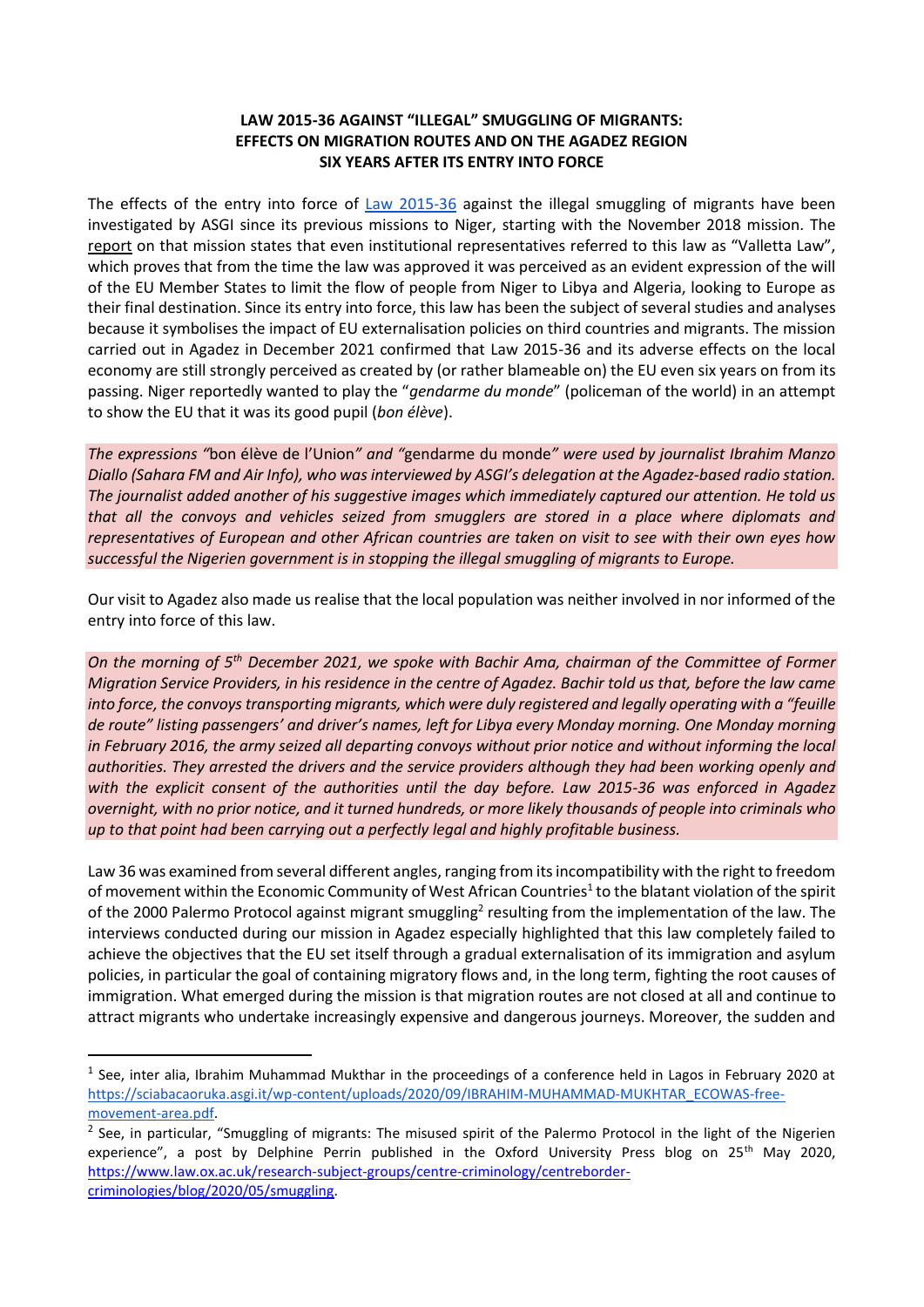dramatic impoverishment of the region and the failure of plans to integrate and support migration-related activities motivated many residents of the region to move to Libya or Algeria to look for work in order to support their families. This turned Niger into a new potential "migration-producing" country, which is in open contrast with the objective of reducing the so-called "push factors*"* of migration flows.

## **Migration routes still open and more expensive and dangerous**

All the people interviewed in Agadez – be they migrants or representatives of NGOs, international organisations or institutions – unanimously confirmed that routes across the desert towards Algeria and Libya are still open and have multiplied in order to avoid checkpoints. The enforcement of the law has had profound effects on the organization of journeys and on the conditions of migrants, both along the itinerary that leads from the southern and western borders to Agadez and along the routes across the desert.

As for the first part of the journey, it has been noticed that the number of checkpoints along Niger's main thoroughfares – Tahoua-Agadez and Zinder-Agadez – have greatly increased since 2015. Migrants interviewed during the visit to Agadez recounted that all foreigners, including ECOWAS citizens who are entitled to move freely, are subjected to abuse and harassment during checks at road blocks. In particular, officials generally ask them to pay between 15,000 and 20,000 francs to continue their journey. If migrants do not have the money requested or refuse to pay, they have to get off and are not allowed to continue their journey. In some cases, foreigners were arbitrarily held until they were sent the money for the authorities. Some migrants interviewed in a ghetto in Agadez recounted that, in some cases, women who started the journey but could not pay the money requested were raped by officials.

As regards routes across the desert from Agadez to Libya and Algeria, the need to avoid checkpoints, which requires deep knowledge of the desert, led to this route being controlled above all by Tuareg and Tebu smugglers. The routes used to transport migrants are often the same used for drug trafficking and both illegal activities increasingly tend to overlap<sup>3</sup>. In addition to routes towards Dirkou on the way to Libya and towards Assamaka on the way to Algeria, new routes have been created towards Chad.

Fares charged have tripled, with the average cost being reportedly at around 500,000 CFA francs, which correspond to around €760, whereas before 2015 they were charged 150,000 CFA francs. This price increase is due in particular to the presence of many checkpoints and the need to pay bribes to checkpoint officers to get through.

Crossing the desert is also very dangerous because vehicles travel mostly at night when checkpoints are unmanned and temperatures can even drop below zero. Moreover, unlike before the enforcement of the law, the new smugglers handle their business ruthlessly, often force migrants to get off the vehicles in the middle of the desert and abandon them there if they do not have the money to continue the journey.

*Bachir Ama explained that, before the enforcement of Law No. 36, the immigration business was regulated and governed according to the most common market rules, which require the satisfaction of both customers and business partners. If a smuggler ill-treated a migrant, the latter informed the agent he had contacted and this in turn informed the other partners involved along the route (managers of ghettos, people handling documents, vehicle owners and drivers, and so on) to make sure that this smuggler was forced out of business. Unhappy customers would not bring more customers. The need to get good publicity made the route safer and more controlled. Now that management of the route is concentrated in few hands, those few have no interest in behaving according to rules and no qualms about putting the lives of migrants in danger.*

Search and rescue missions in the desert fall within the competence of IOM. Many of the NGOs we spoke to periodically carry out missions along migration routes in order to rescue migrants in distress.

*We spoke to one of Alarm Phone Sahara's representatives on a Saturday morning during a community lunch at the headquarters of the organization. He had just come back from a brief mission to the Dirkou area and he told us how dramatic the situation was.*

**.** 

<sup>3</sup> See Chapter 2 of the Clingendael Report 2018, "Effects of EU policies in Niger", <https://www.clingendael.org/pub/2018/multilateral-damage/2-effects-of-eu-policies-in-niger/>